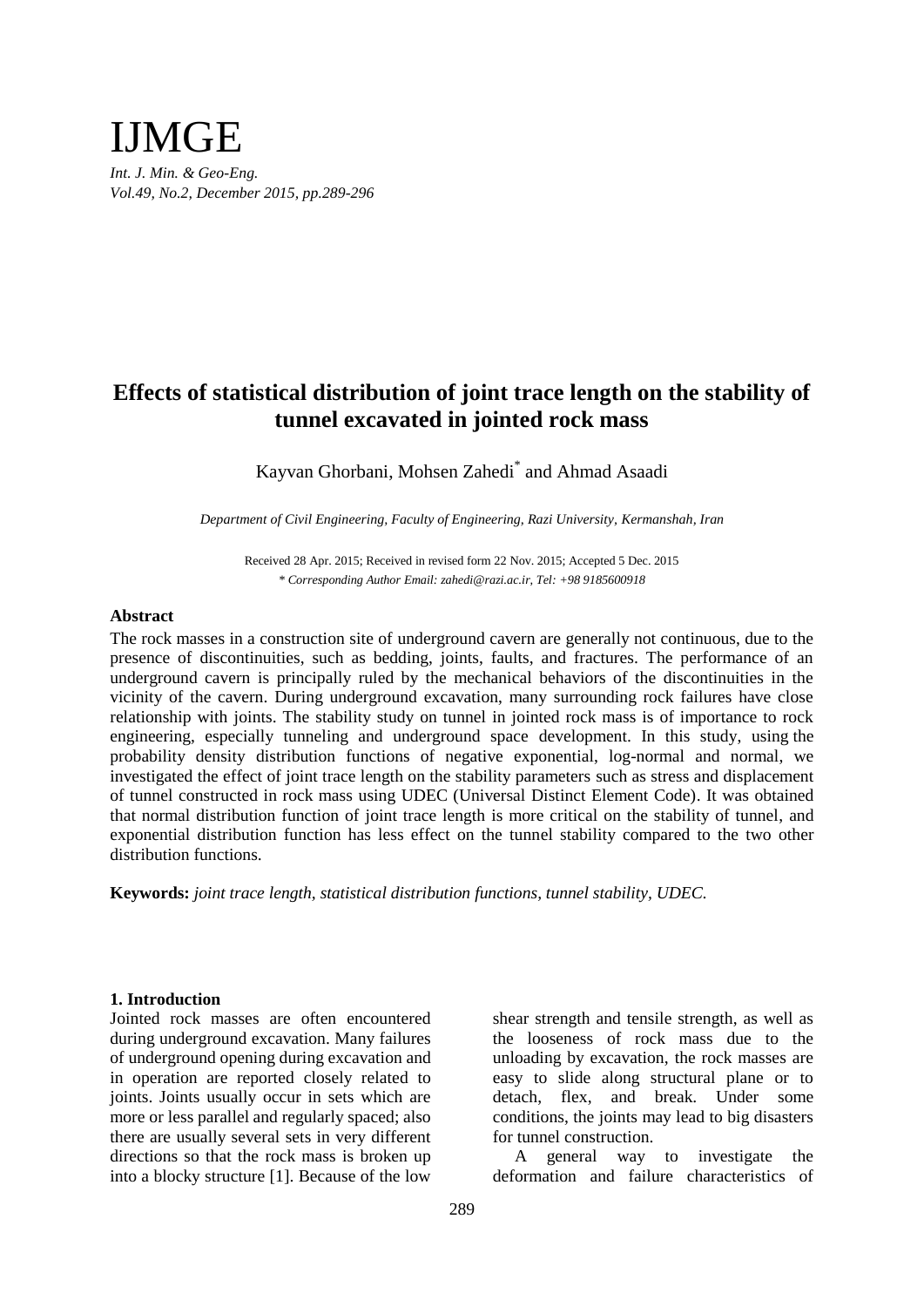tunnels is to carry out model test and numerical analysis. Everling [2] carried out a basic scale model test to investigate the stability of support of rock joint deformation. Goodman et al. [3] examined the behavior of deformation of tunnel in jointed rock mass using the scaled model test. Jeon et al. [4] performed scaled model tests to investigate the effect of a fault and grouting on the stability of a tunnel. Yeung and Leong [5] carried out a parametric study using two-dimensional discontinuous deformation analysis (DDA) to study the effects of the attribute of joints in a rock mass on the stability of a tunnel excavated in the rock mass. Hao and Azzam [6] investigated the influence of some parameters of a fault on tunnel stability by numerical method using UDEC software [7].

Jiang et al. [8] developed a multiple system for analyzing the feature of geometrical distribution of rock joints, and discussed the relationship between deformational behavior and fractal dimension and orientation of joint sets based on fractal analysis and numerical simulation of underground opening in the jointed rock masses. For the blocky structure cut by joints, Goodman and Shi [9] suggested blocky theory to analyze the stability of rock blocks around underground openings. After them, more analysis methods have been used to study the blocky stability.

Chan and Goodman [10] calculated the average number and volume of removable blocks using the Baecher disk model [11]. Hoerger and Young [12] applied the Baecher disk model with a bivariate normal distribution of joint orientation to the analysis of block occurrence around a tunnel. Song et al. [13] used a three dimensional statistical joint modeling technique to analyze the stability of rock blocks around a tunnel and concluded that the removable blocks occurred more frequently as joint persistence, degree of scatter in joint set orientation and volumetric frequency of the joints increased. Jia and Tang [14] investigated the influence of different dip angles of layered joints on the stability of tunnel in jointed rock mass and concluded that the existing of joints changes the failure mode of tunnel.

For horizontal layered joints, the failure mode is the break of ''rock beam'' and the spalling and crushing of sidewalls; for joints at dip angle of 30 and 45, the failure mode is sliding-in of sidewall and the detaching, flexing, and breaking of layered rock mass near the shoulder of tunnel. Wang et al. [15] studied effects of the discontinuity network, possible intact rock and discontinuity parameter variability, representation of rock masses as discontinum or equivalent continuum material and rock support system on the deformation and stability around the tunnel. It was concluded that under no rock support condition, the maximum deformations around the tunnel increased by about 2.4-4.4 times by adding discontinuities to the geomechanical model, which had only intact rock. The highest increase was observed on the walls of the tunnel.

Although the influences of rock joints and the stress state on the stability of underground structures have been studied, but investigating geometric properties of joints is less studied on the stability of tunnels. A well understanding about this is highly required and deemed important for a desirable support design and safe excavation. The main objective of the study presented herein is to investigate the influence of joint trace length on the stability of tunnel excavated in jointed rock mass.

## **2. Response of an unlined circular tunnel in a biaxial stress field**

Crushing failure is an important mechanism by which unlined tunnels may fail. Crushing is treated as a static phenomenon and involves massive failure around the excavation due to large-scale plastic flow. The objective of this section is to describe the responses of a circular tunnel subjected to a non-hydrostatic static load and the non-linear deformational behavior of fully deformable blocks in UDEC.

The normalized stresses and displacements of the problem can be written in dimensionless form, as functions of independent variables and problem parameters, as follows:

$$
\frac{\sigma_{ij}}{q} = \sigma_{ij}^* \left[ \frac{r}{a}, \theta, \frac{(\sigma_1 + \sigma_2)}{q}, \frac{(\sigma_1 - \sigma_2)}{q}, \varphi, \psi \right]
$$
 (1)

$$
2\frac{u_r}{a}\frac{G}{q} = U_r \left[ \frac{r}{a}, \theta, \frac{(\sigma_1 + \sigma_2)}{q}, \frac{(\sigma_1 - \sigma_2)}{q}, \nu, \varphi, \psi \right]
$$
 (2)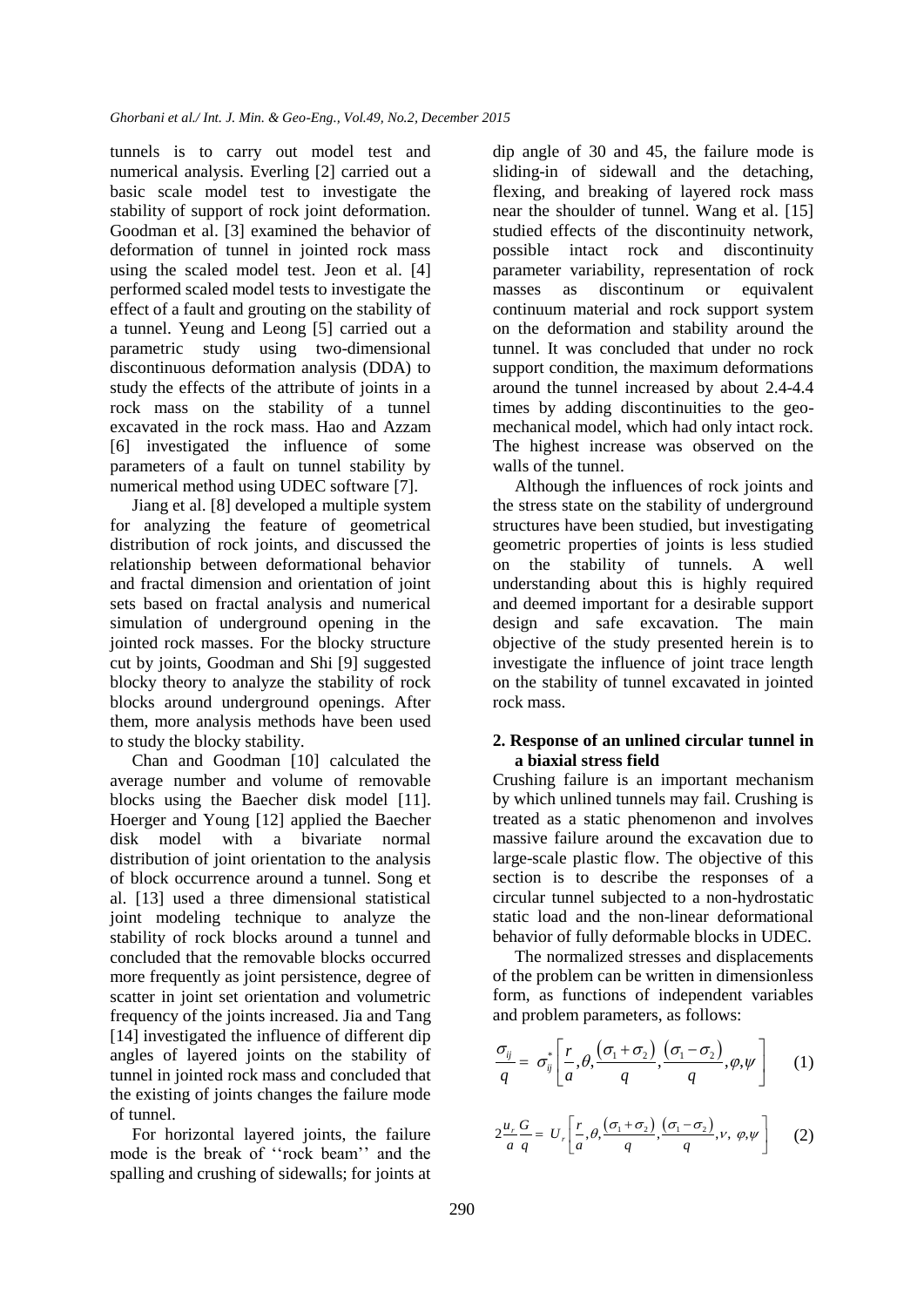where  $\sigma_{ij}$  = stresses

 $u_r$  = displacement

 $r =$  radial coordinate,

*θ*= angle,

*a*= tunnel radius,

*q*= uniaxial compressive strength,

 $\sigma_1$ ,  $\sigma_2$  = far-field principal stresses,

*ν*= Poisson's ratio,

*G*= shear modulus,

*φ*= internal friction angle, and

*ψ*= dilation angle.

Therefore, the normalized radial displacement of crown (i.e.,  $r/a = 1$ ,  $\theta = \pi/2$ ), of the tunnel excavated in the rock characterized by given friction angle  $\varphi_0$ , dilation angle  $\psi_0$ , and Poisson's ratio  $v_0$ , can be written:

$$
U_r^c = U_r \left[ 1, \frac{\pi}{2}, \frac{(\sigma_1 + \sigma_2)}{q}, \frac{(\sigma_1 - \sigma_2)}{q}, v_0, \phi_0, \psi_0 \right]
$$
 (3)

while the normalized radial displacement of

spring line (r/a = 1, θ = 0), is  
\n
$$
U_r^s = U_r \left[ 1, 0, \frac{(\sigma_1 + \sigma_2)}{q}, \frac{(\sigma_1 - \sigma_2)}{q}, v_0, \varphi_0, \psi_0 \right]
$$
\n(4)

Actual radial displacements  $u_r$  can be calculated from the normalized displacements  $U_r$  from:

$$
u_r = \frac{a \, q}{2 \, G} U_r \tag{5}
$$

Alternatively, the percentage closure  $\hat{u}_r$  = 100  $(u_r/a)$  can be expressed as:

$$
\hat{u}_r = \frac{50q}{G} U_r \left( \% \right) \tag{6}
$$

The corrections for added external loading are:

At the crown:

$$
\Delta U_r^c = (1 - 2\nu) \frac{\sigma_1 + \sigma_3}{2q} + \frac{\sigma_1 - \sigma_3}{2q} \tag{7}
$$

At the springline:

$$
\Delta U_r^s = (1 - 2\nu) \frac{\sigma_1 + \sigma_3}{2q} - \frac{\sigma_1 - \sigma_3}{2q} \tag{8}
$$

The percentage closure for added external loading is then:

$$
u_r^k = \frac{50 \, q}{G} \Big( U_r^k + \Delta U_r^k \Big) \Big( % \Big) \qquad k = c, s \tag{9}
$$

### **3. Investigating the statistical distribution of joint trace length**

Studying the rock joints is essentially required for many engineering works. For example, in road construction and mining works, when selecting the location of tunnels, the properties of rock joints should be investigated because the joints will affect the tunnel excavation process and make it difficult to support the tunnel. It is also necessary to investigate the region joints before the construction of dams.

Investigation of geometric characteristics of joints is important in terms of structural geology. Statistical studies of these characteristics can be used to specify the features of stresses that are applied to the region rock masses. Having a good recognition of probable functions of rock mass properties is required to make proper decision about the possible problems in the field of rock mechanics and an appropriate analysis. Although the possibility to predict and determine the exact behavior of the rock mass is not certainly feasible, but it is possible to determine the probability of a particular behavior of the rock mass based on previous observations. The probability distribution for all the properties of the rock mass (both mechanical and geometric properties) can be specified by distribution functions that are used to analyze the rock mass behavior.

Joints trace lengths are usually used as parameters to describe the geometrical characteristic of the fracture network of discontinuities. Joint trace length is randomly placed in rock masses and can be described by a number of probability density functions [16- 18]. Considering the importance of the exponential, log-normal, and normal distribution functions in rock engineering, the current study aims to accomplish a parametric analysis of the stability of excavated tunnels in rock masses by using these functions.

## **4. Parametric analysis**

In this study, data with known values of averages were created using normal, lognormal, and exponential distribution functions in the statistical software Easy Fit [19]. It is briefly listed below how to produce the data for each of these distribution functions.

The mean value of normal distribution function equals to Equation (10). In the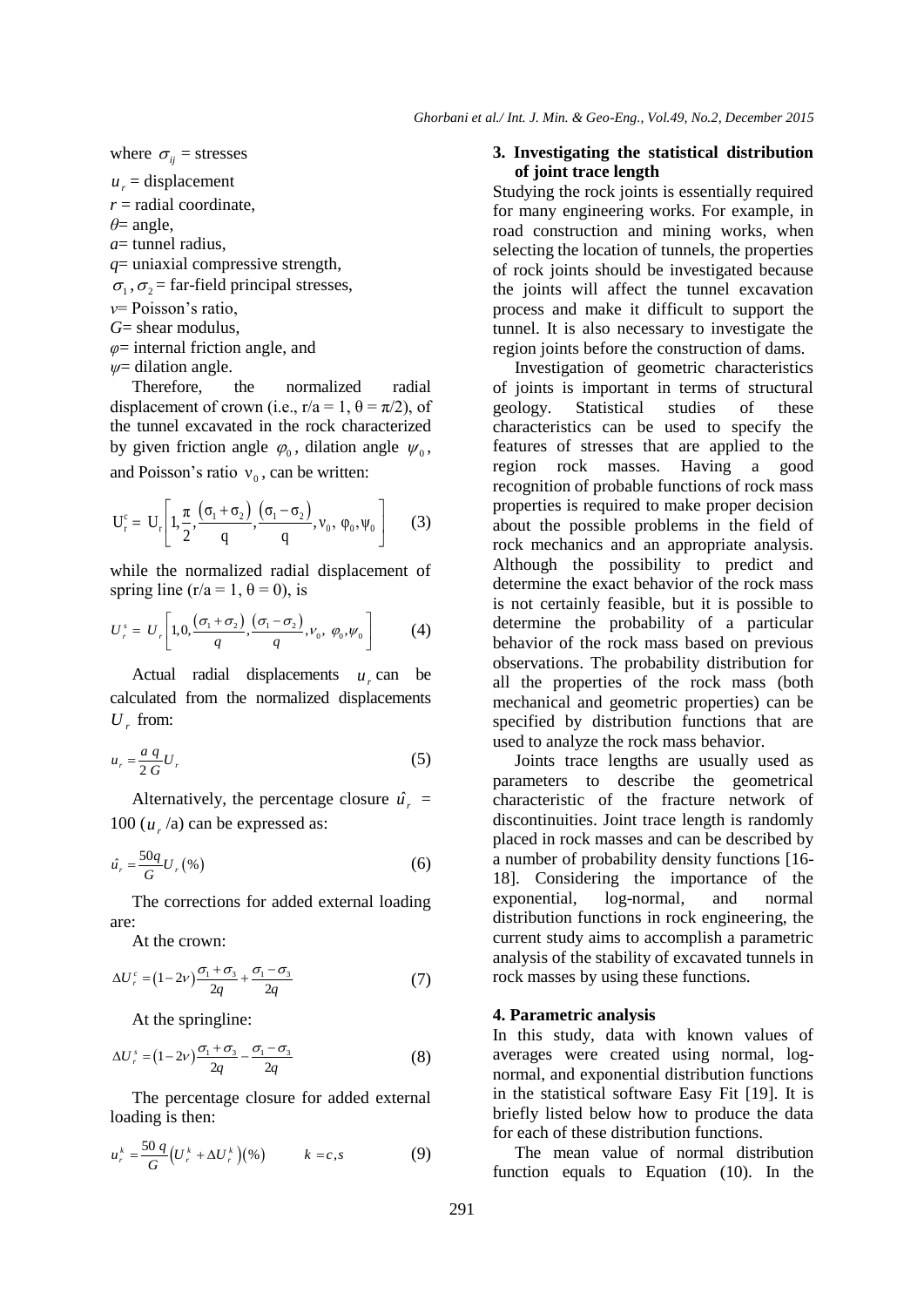production of data with known averages of normal distribution function for joint trace length, the parameter  $\mu$  (i.e., location parameter), is needed. In the data production process, the parameter  $\mu$  has variable values. After the production of these data, it was observed that the variance of these data is less than its value for the log-normal and exponential distribution functions, meaning that the difference between produced data and average value is small.

$$
E(x) = \mu \tag{10}
$$

The mean value of log-normal distribution function equals to Equation (11). In the production of data with known averages of this distribution function for joint trace length, in addition to the parameters  $\mu$  and  $\sigma$  (i.e., location and scale parameters, respectively), *γ* is also needed as another location parameter. Parameters  $\gamma$  and  $\sigma$  select to be constant value *1*, and *µ* have variable values.

$$
E(x) = e^{\mu + \sigma^2/2} \tag{11}
$$

The mean value of exponential distribution function equals to Equation (12). In the production of data with known averages of this distribution function for joint trace length, in addition to the parameter  $\lambda$  (i.e., inverse scale parameter), *γ* is also needed. In the data production process, parameter *γ* select to be constant value *1*, and  $\lambda$  have variable values. After the production of these data, it was observed that the variance of these data is more than its value for the two other distribution functions, meaning that the difference between produced data and average value is large.

$$
E(x) = \frac{1}{\lambda} \tag{12}
$$

These produced data for the three distribution functions were used as joint trace lengths in a rock mass with the specifications shown in Table 1. The jointed rock mass is modeled in UDEC software using Mohr-Coulomb constitutive model, the tunnel is placed in it and then, the model would be analyzed. The tunnel diameter, joints aperture, and their space selected to be 6m, 4cm and 0.5m, respectively and the other parameters are constant for all models. The obtained results are shown below for both vertical and horizontal joints.

#### **4.1. Vertical joints**

*Evaluating the stability of the tunnel roof*. In this case, the vertical displacement for all three distribution functions (normal, longnormal, and exponential) increases until it reaches a constant value. This increase of displacement for normal distribution function is more than the other ones. Whereas vertical stress decreases for all three distribution functions and this decrease of stress for normal distribution function is more than the two other functions. Graphs of displacement and stress are presented in Figures 1 and 2, respectively.

*Evaluating the stability of the tunnel sides*. In this case, the horizontal displacement of tunnel sides increases for all three distribution functions but this increases of displacement is very smaller than previous case. Horizontal stresses also decreases for all three distribution function while this decrease is less than previous case. Graphs of displacement and stress are presented in Figures 3 and 4, respectively.

| <b>Parameter</b>                            | <b>Rock mass</b> | <b>Joint</b> (weak layer) |
|---------------------------------------------|------------------|---------------------------|
| Density, $\gamma$ (Kg/m <sup>3</sup> )      | 2720             | 220                       |
| Young's modulus, $E(MPa)$                   | 800              | 500                       |
| Poisson's ratio, $\nu$                      | 0.21             | 0.25                      |
| Bulk modulus, $K(MPa)$                      | 459              | 333                       |
| Shear Modulus, $G(MPa)$                     | 330              | <b>200</b>                |
| Cohesion, $c(MPa)$                          | $1.0E-1$         | $1.0 E-3$                 |
| Tensile strength (MPa)                      | $\theta$         | $\Omega$                  |
| angle of internal friction, $\varphi$ (deg) | 35               | 10                        |

**Table 1. Material Propertiesof rock mass and joint**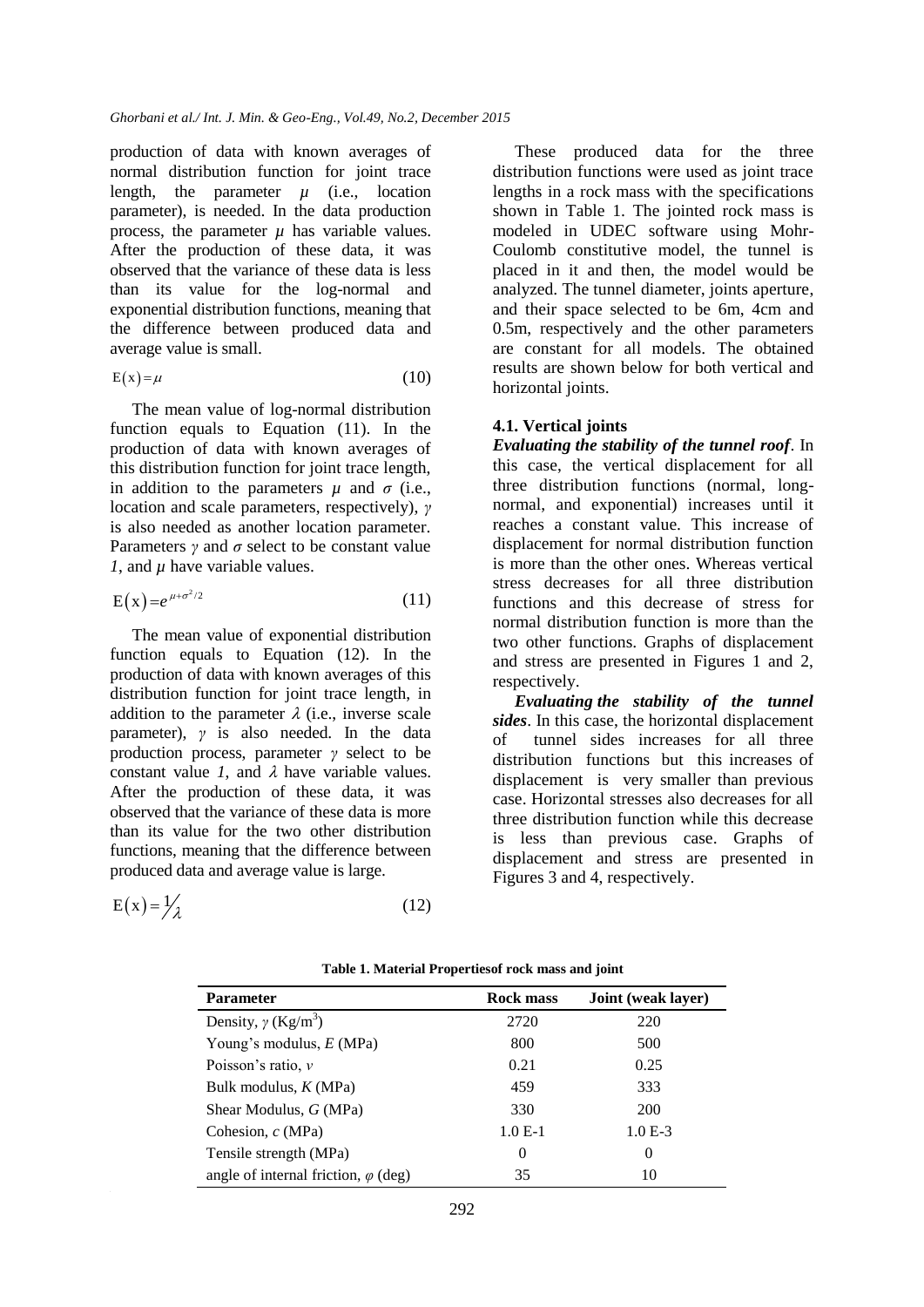

**Fig. 1. Effects of joint trace length on vertical displacement of tunnel roof in vertical joint condition**



**Fig. 2. Effects of joint trace length on vertical stress of tunnel roof in vertical joint condition**



**Fig. 3. Effects of joint trace length on horizontal displacement of tunnel side in vertical joint condition**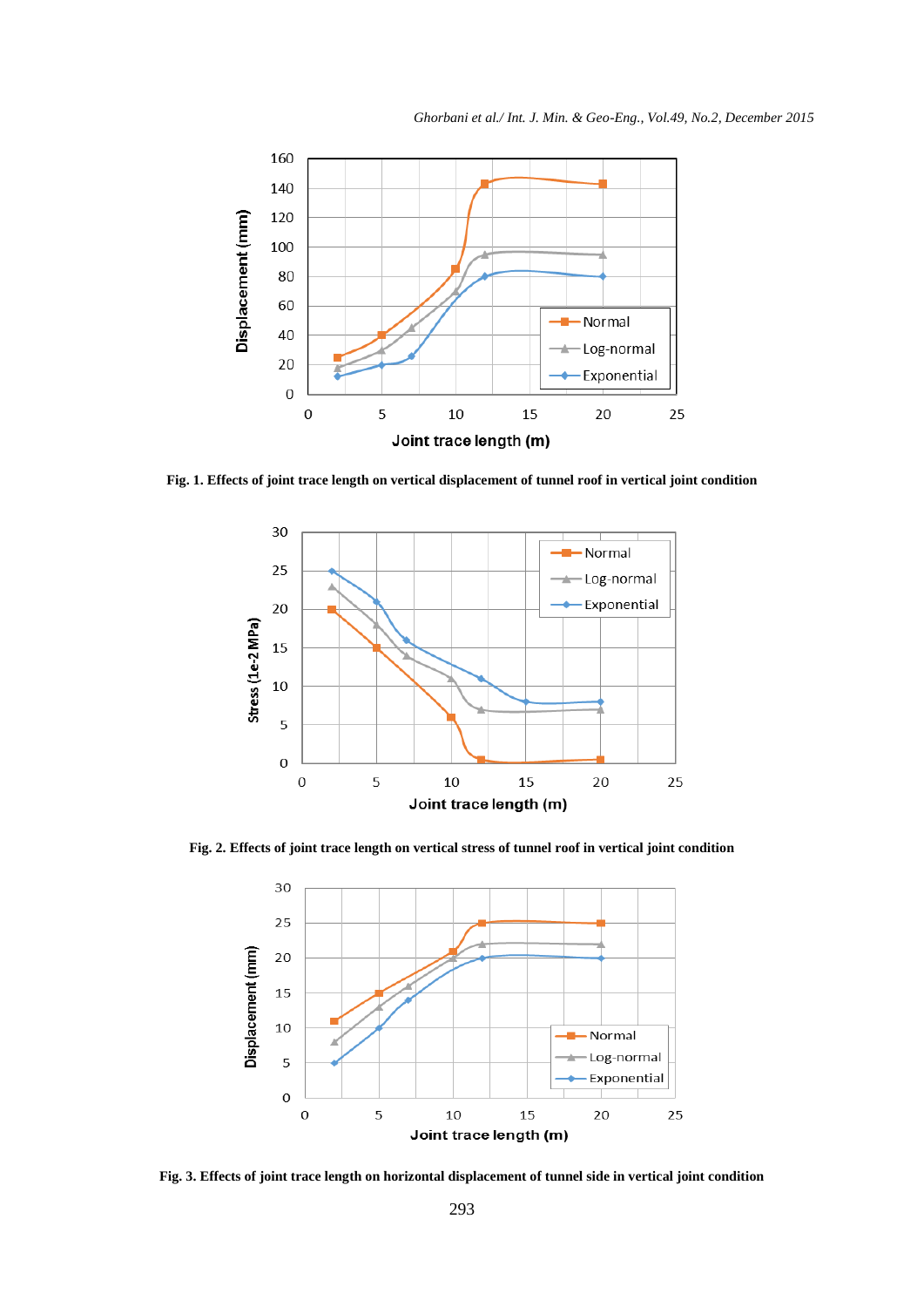

**Fig. 4. Effects of joint trace length on horizontal stress of tunnel side in vertical joint condition**

#### **4.2. Horizontal joints**

*Evaluating the stability of the tunnel roof*. In this case, the vertical displacement for all three distribution functions (normal, longnormal, and exponential), increases until it reaches a constant value. This increase of displacement for normal distribution function is more than the other ones. In this case, stress decreases for all three distribution functions and this decrease of stress for normal distribution function is more than the two other functions. Graphs of displacement and stress are presented in Figures 5 and 6, respectively.

*Evaluating the stability of the tunnel sides*. In this case, the horizontal displacement of tunnel sides increases for all three distribution functions and this increase of displacement for normal distribution function is more than the other ones. Horizontal stresses also decreases for all three distribution function while this decrease of stress for normal distribution function is more than the two other functions. Graphs of displacement and stress are presented in Figures 7 and 8, respectively.



**Fig. 5. Effects of joint trace length on vertical displacement of tunnel roof in horizontal joint condition**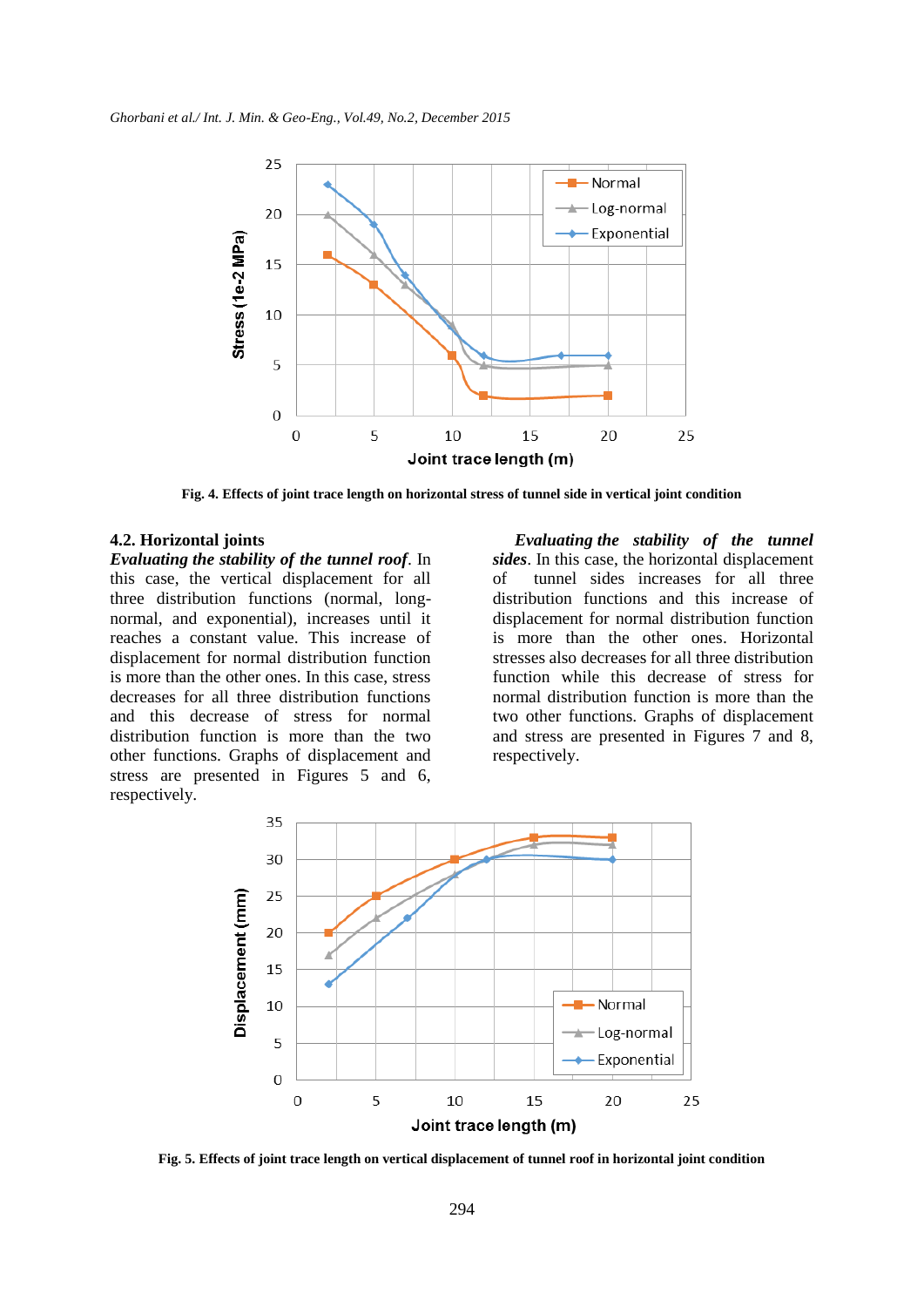

Joint trace length (m)

**Fig. 6. Effects of joint trace length on vertical stress of tunnel roof in horizontal joint condition**



**Fig. 7. Effects of joint trace length on horizontal displacement of tunnel side in horizontal joint condition**



**Fig. 8. Effects of joint trace length on horizontal stress of tunnel side in horizontal joint condition**